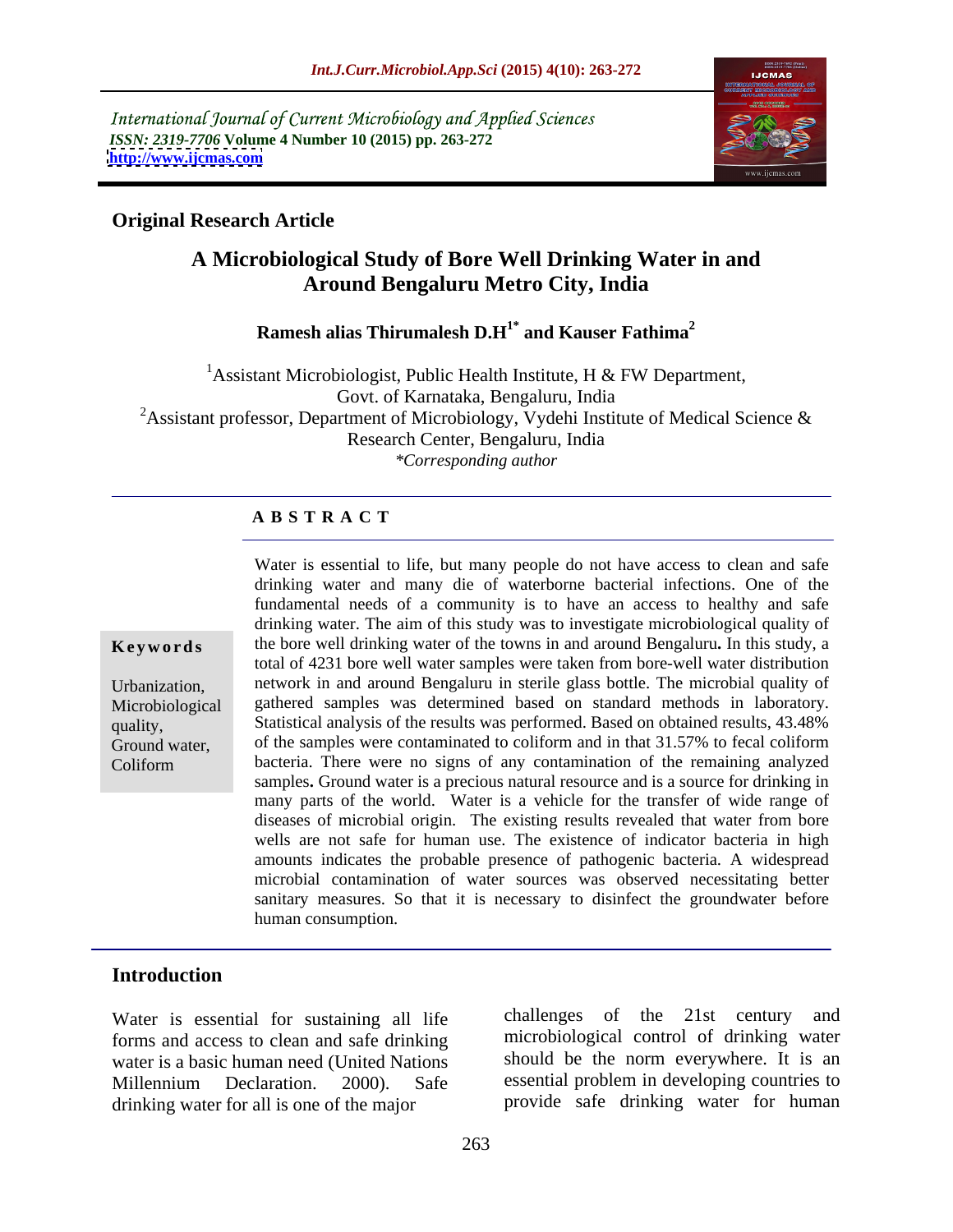constitutes 85% of the source of drinking have a continuous water supply (National resources is occurred due to poor water resources sanitation, animal manure and improper disposal of solid waste and domestic sewage (Grabow, 1996; Medema million cases for 1995, with more than 80% polluted by human activities. In areas where it will no longer be safe to drink. The microbiological quality of groundwater is likely to arise from a variety of sources like leakage, infiltration and seepage of domestic infiltration from sewage treatment plants, contaminated water. Low levels of lagoons, ponds, sanitary land filled areas and chemical examinations. In general, safe drinking water should not have any caused by fecal contamination (George and water (prevention and control of pollution) understanding the factors that can affect quality of ground water is of vital importance in managing this significant

Microbial water quality often varies rapidly of these bacteria is not straightforward. For

consumption (WHO, 2008). Groundwater and over a wide range. Short-term peaks in water in India (Pahuja, 2010; Wyrwoll, risks considerably and may trigger outbreaks<br>2012) and none of the major Indian cities of waterborne disease. Furthermore, by the Institute of Urban Affairs, 2005). Ground many people may have been exposed. water is considered much cleaner than Mortality and morbidity from waterborne surface water. Contamination of water disease can be very high. The World Health *et al.,* 2003). In many areas groundwater is among children under age 5. Total morbidity material above the aquifer is permeable, diarrheal disease ranked first in the WHO pollutants can readily sink into groundwater report's assessment of causes of morbidity supplies. If groundwater becomes polluted, and fourth in causes of mortality. The 1998 sewage lines, household septic tanks, and originate through food preparation with earthen sewer lines, septic tanks, pits, pathogens in drinking water may rapidly soak pits into the shallow aquifers. It is with food. In addition, a susceptible host can evidently important to control ground and become infected from drinking water and surface water from the contamination. It is subsequently spread disease to others necessary to have a continuous monitoring through person to person contact (WHO, on the water quality through microbial and 2004). Provision of microbiologically safe infectious agents that dangerous to human disease but also on secondary transmission health and should be aesthetically acceptable pathways. The most important bacterial to the consumer. Infectious agents that find gastrointestinal diseases transmitted through in drinking water in the first place are those water are cholera, HUS, salmonellosis and Servais, 2002). Even after enactment of transmitted through water (and food) Act as early as in 1974, water quality Drinking water can be contaminated with continues to deteriorate in India. Therefore these pathogenic bacteria and this is an issue pathogen concentration may increase disease risks considerably and may trigger outbreaks of waterborne disease. Furthermore, by the time microbial contamination is detected, Organization's (WHO) World Health Report for 1996 (APHA, 1995) estimates total mortality from diarrheal disease at over 3 million cases for 1995, with more than 80% was estimated at over 4 billion; In 1995 World Health report [\(www.isiri.org](http://www.isiri.org)) provides similar estimates for morbidity from diarrheal disease in 1997. Food borne outbreaks of infectious disease can of course contaminated water. Low levels of multiply to infectious doses when associated drinking water therefore has dramatic impacts not only on incidence of waterborne shigellosis. These diseases are mainly contaminated with feces of patients. of great concern.

resource. bacteria in water is sporadic and erratic, However, the presence of pathogenic levels are low, and the isolation and culture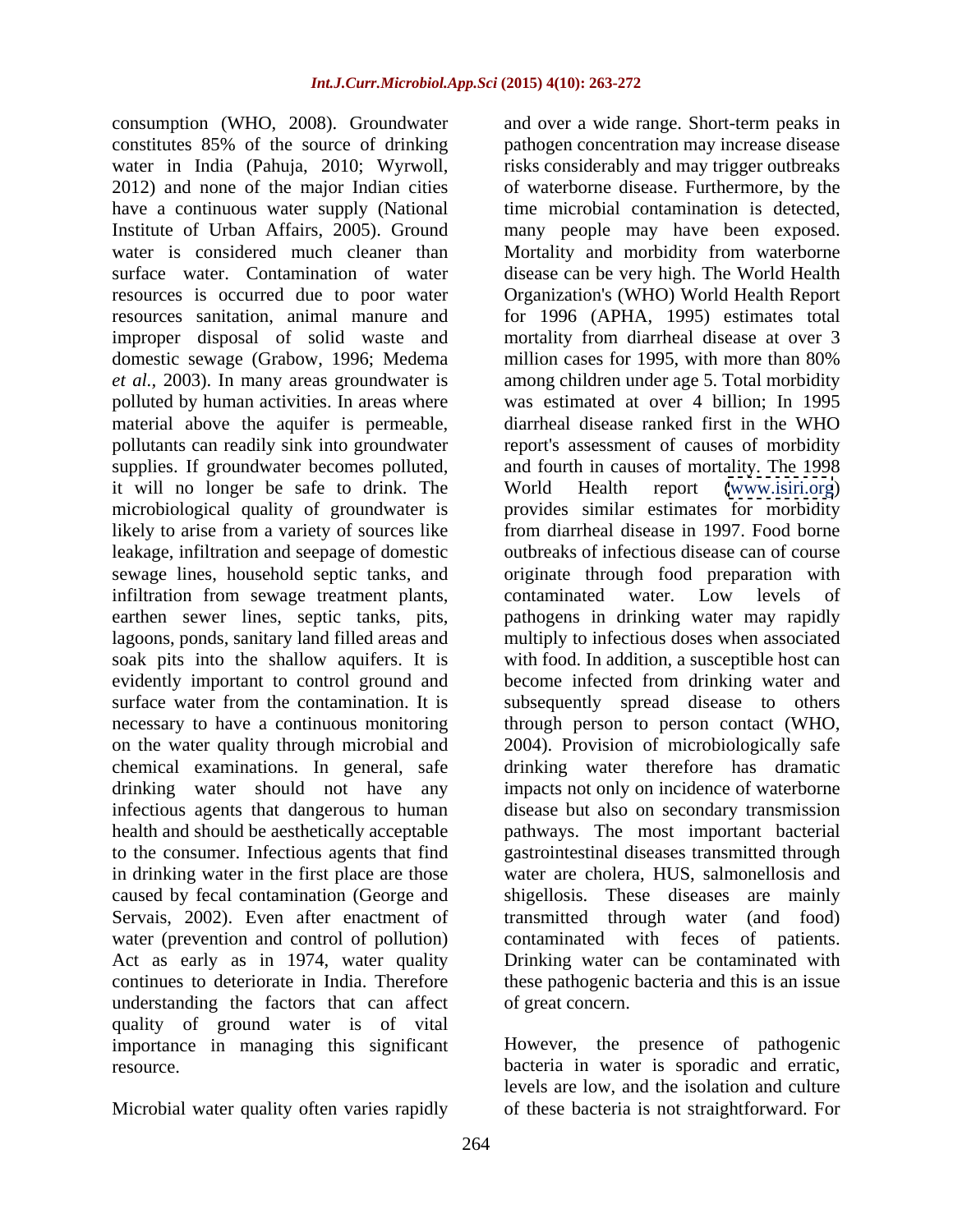these reasons, routine water microbiological when these determinations are repeatedly analysis does not include the detection of positive, it is mandatory to assess fecal pathogenic bacteria. However, safe water coliforms (Pahuja, 2010; Wyrwoll, 2012). demands that water is free from pathogenic Based on WHO and Indian drinking water bacteria (Mahvi, 1996). Faecally derived standard, drinking water must be without pathogens are the principal concerns in setting health-based targets for microbial of water sample (Bartram *et al.,* 2003; safety. Historically, the design and use of IRSIR, 1992). The indicator organisms indicators of fecal pollution comes from the include total coliform and fecal coliform<br>end of the  $19<sup>th</sup>$  to beginning of the  $20<sup>th</sup>$  bacteria have the highest application for end of the  $19<sup>th</sup>$  to beginning of the  $20<sup>th</sup>$  bacteria have the highest application for century. Water contaminated with determining microbial quality of the pathogenic species also has the normal drinking water. Although total coliforms are inhabitants of the human intestine. A good not necessarily fecal bacteria, the rationale bacterial indicator of fecal pollution should behind this system is correct, since: (1) a fulfill the following criteria: (1) exist in high positive test in fecal coliforms (which is our numbers in the human intestine and feces; target) is necessarily positive in the total (2) not be pathogenic to humans; (3) easily, coliform procedure; (2) the inverse is not reliably and cheaply detectable in necessarily true; (3) total coliforms are environmental waters. (4) In environmental easily and cheaply assayed in waters. waters, the indicator should exist in greater Routine basic microbiological analysis of numbers than eventual pathogenic bacteria drinking water should be carried out by (5) the indicators should have a similar die- assaying the presence of *Escherichia coli* by off behavior as the pathogens; (6) if human fecal pollution is to be separated from animal pollution, the indicator should not be **Material and Methods** very common in the intestine of farm and domestic animals (Norisepehr, 1994; This study was carried out for seven years Salvato *et al.,* 2003; Payment *et al.,* 2004; from April 2008 to March 2015. The water

microbiological quality of drinking water, to enterococci. However, for many developing and processed within 3 hrs of its collection. countries, where limited financial resources are the norm and reality, the routine Each sample was assessed for the bacterial determination of these two parameters can quality, indicator parameters such as faecal be difficult to implement. According to the coliform count and presence of *E. coli* American legislation, total coliforms are the according to the standard methodologies routine parameter to be determined. Only

coliforms (Pahuja, 2010; Wyrwoll, 2012). Based on WHO and Indian drinking water any fecal coliforms bacteria in each 100 ml include total coliform and fecal coliform culture methods.

## **Material and Methods**

WHO, 1996; WHO, 1993).<br>
Samples analyzed in the study were collected<br>
from bore wells in and around Bengaluru,<br>
The usefulness of indicator bacteria in Karnataka, India. All the samples were predicting the presence of pathogens was tested in the water microbiology diagnostic well illustrated in many studies, namely by laboratory of Public Health Institute of Wilkes *et al.* (2009). On the basis of WHO Health & Family Welfare Department of drinking water standards, drinking water Karnataka. A total of 4231 samples were should be without of any fecal collected. For each water sample, 250 ml complement the determination of sterile glass container aseptically and *Escherichia coli* with the assay of transported to the laboratory in an icebox samples analyzed in the study were collected from bore wells in and around Bengaluru, Karnataka, India. All the samples were of water was collected in an autoclaved

recommended.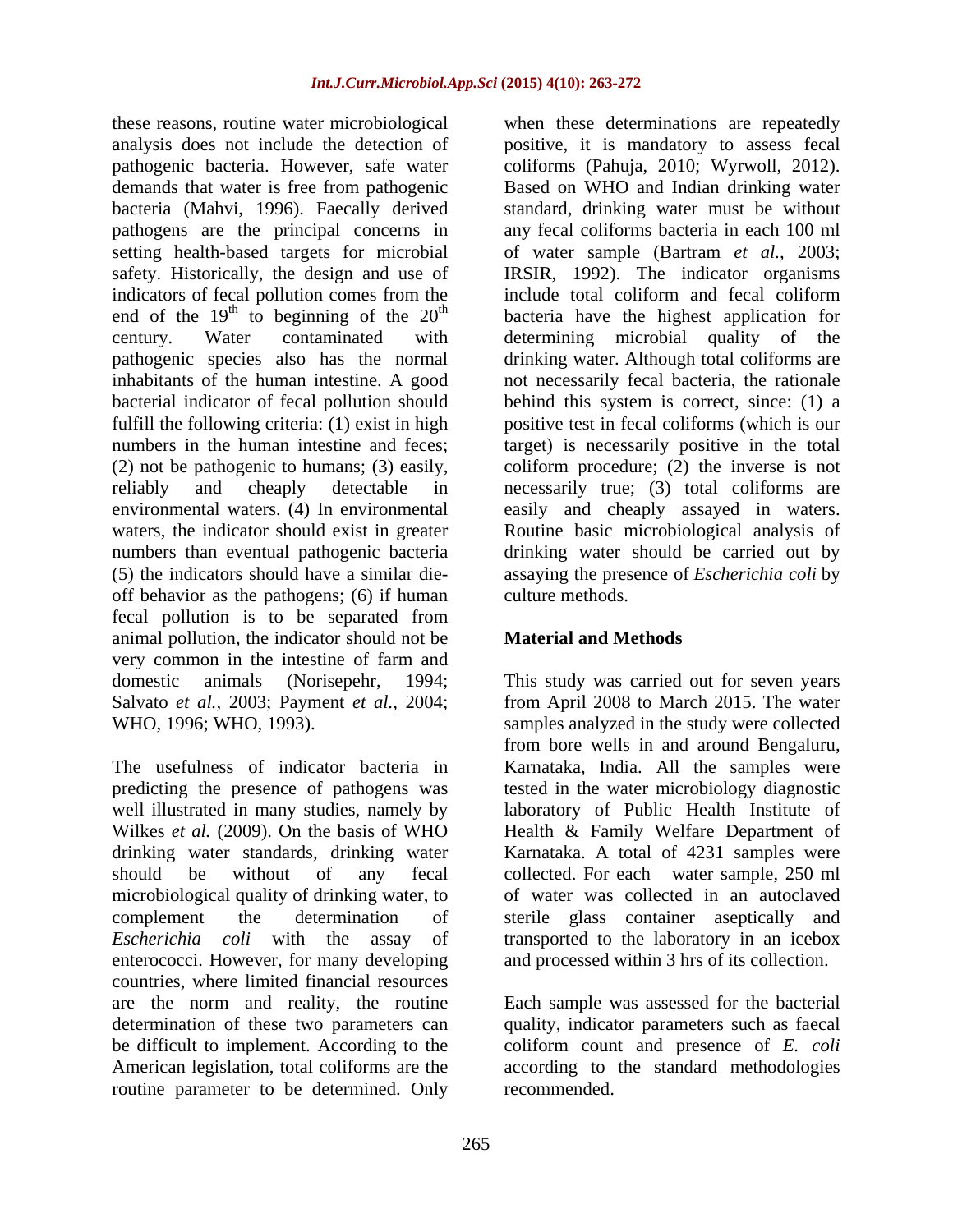### **Most Probable Number (MPN) technique**

This method is also called as multiple tube fermentation technique. This technique was used to detect the total coliforms. The test was performed sequentially in three stages namely the presumptive, confirmed, (i) Inoculum from the MacConkey liquid completed tests. Hi-media supplies media tube showing positive presumptive dehydrated Double & Single strength MacConkey liquid media and EMB agar.

To prepare this media an amount of the dehydrated powder, (as mentioned on the container) is dissolved in 1 liter of distilled water and autoclaved to get the specific

(i) First set of 3 test tubes containing 10.0 ml of double strength MacConkey liquid media and Durham's tube were inoculated aseptically with 10.0 ml of water sample.

(ii) Similarly 1.0 ml and 0.1 ml of water samples was inoculated aseptically into each of three tubes of  $2<sup>nd</sup>$  and  $3<sup>rd</sup>$  sets respectively, each containing 5 ml of single strength MacConkey liquid media and Durham's

(iii) All tubes were incubated at 37°C for 2

(iv) Tubes were then observed for gas production after 24 and 48 hours. The presence of gas in any tube after 24 hr is a positive presumptive test, the numbers of tubes in each set showing gas production were counted and the most probable count number/100 ml of the water sample was bear a close resemblance to each other in calculated by comparing with McCrady their morphological and cultural calculated by comparing with McCrady<br>
Chart following the standard methods for characteristics, biochemical tests were Chart, following the standard methods for examination of water given by APHA **Most Probable Number (MPN) technique Confirmed test**<br>This method is a multiple show can provide to the most was applied to all samples that give<br>Formortation colonique. This receiving was a protive or doubl'all presump

This test was applied to all samples that give a positive or doubtful presumptive test.

test with least quantity of water sample, was taken and streaked onto a plate of Eosin methylene blue (EMB) agar and kept for over-night incubation at 37°C.

medium ready. probably colonies of *E. coli*) on the plate **Presumptive test** considered to be positive. (ii) If typical dark colored colonies with green metallic sheen developed (most within this period, the confirmed test was

### **Completed test**

i) From the EMB-agar plates, a single dark colored colony with metallic sheen (most probably colony of *E. coli*) was picked up and inoculated into 5ml peptone water and incubated at 37°C.

tube. peptone water was inoculated on to citrate ii) After 4 hrs of incubation of peptone water at 37°C, inoculum from the incubated slope.

days. iii) Inoculated citrate media is incubated at 37°C, in an incubator. And the previously inoculated peptone water is further incubated at 44°C in a water bath for overnight incubation.

> Since, bacteriae *Escherichia coli* (*E. coli*) and *Enterobacter aerogenes* (*E. aerogenes*) bear a close resemblance to each other in their morphological and cultural characteristics, biochemical tests were performed to differentiate between them.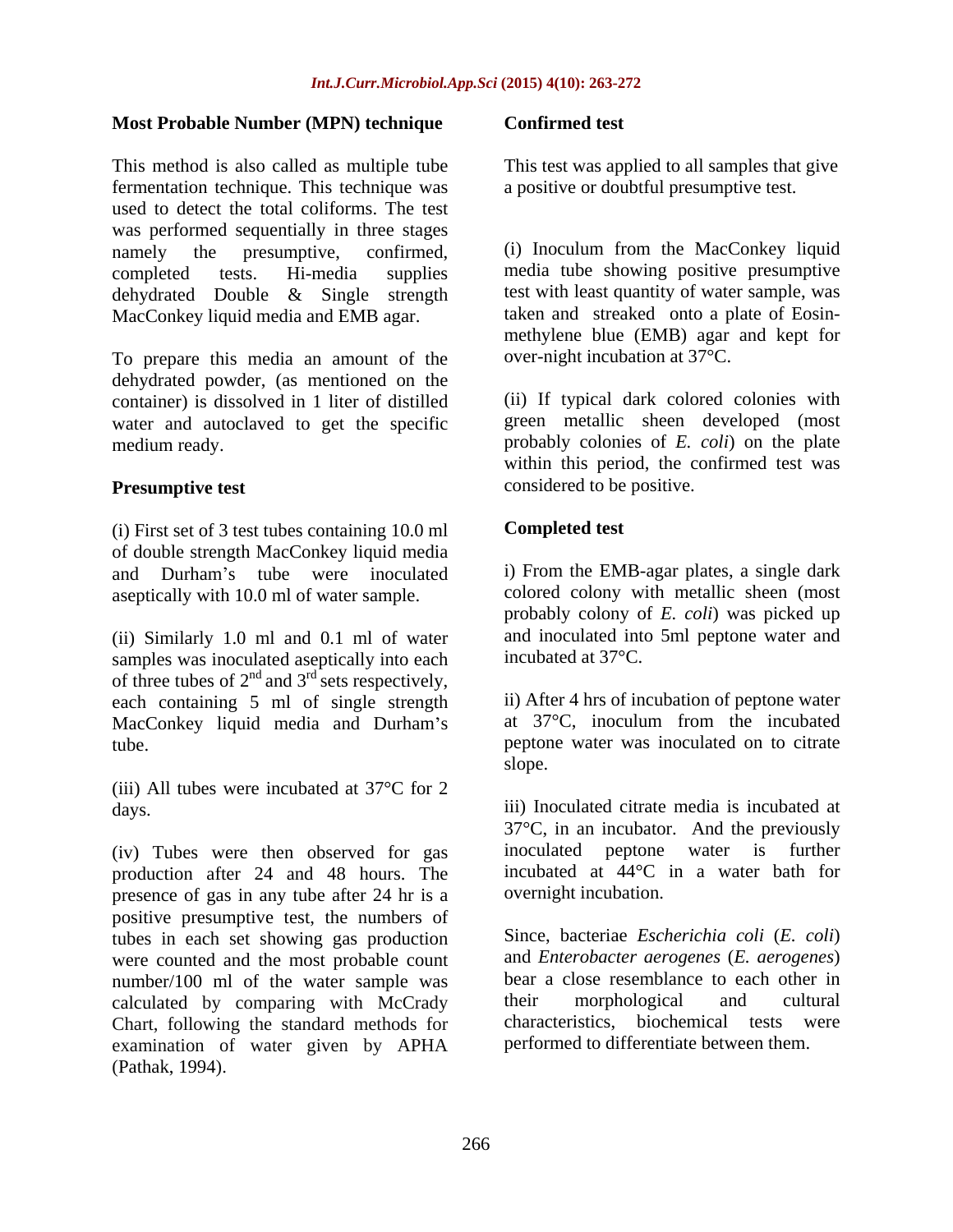**Indole test (I):** *E. coli* synthesizes an enzyme, tryptophanase, which forms indole,

source of carbon, i.e. it is positive for citrate test. *E. coli* does not grow under these

### **Results and Discussion**

Out of the 4231 samples tested 1840 (43.48%) bore well water samples were found to be positive for total coliform count (NSPP) and out of 1840 NSPP positive water samples, 581(31.57%) samples were found to be positive for *E. coli*. A study conducted by Krishnaveni (2015)

Out of 655 samples, 303 (46%) were found to be NSPP in the year 2008-2009, out of 533 samples, 207 (39%) were NSPP in the year 2009-2010, out of 658, 333 (51%) were NSPP in  $2010-2011$ , in the year  $2011-12$  out of 589 samples, 307 (52%) were NSPP, in 2012 13 out of 280 samples, 142 (51%) were NSPP, out of 630 samples 215 (34.12%) were NSPP positive in the year 2013–14 and in the year  $2014-15$ , out of  $(M.P.)$ 886 samples, 333 (37.58%) were found to

Out of 303 samples, 26 (8.58%) were found to be *E. coli* positive in the year 2008–2009, out of 207 samples, 31 (14.97%) were *E. coli* positive in the year 2009–2010, out of that in Karnataka, groundwater in more than 333, 61 (18.31%) were *E coli* positive in 37% of rural habitations and surface water 333, 61 (18.31%) were *E. coli* positive in 2010-2011, in the year  $2011 - 12$  out of 307 samples, 50 (16.28%) were *E. coli* positive, in 2012-13 out of 142 samples, 26(18.30%) were *E. coli* positive, out of 215 samples 163 (75.8%) were *E. coli* positive in the year

These tests were 2013-14 and in the year 2014-15, out of 333 samples, 224 (63.26%) were found to be *E. coli* positive.

from tryptophan, i.e. it is positive for indole In the present study a total of 4231 drinking test, whereas *E. aerogenes* cannot catabolize Bore-well water samples were processed for tryptophan and is negative for indole test. microbiological test. Out of 4231 water **Citrate utilization test (C):** *E. aerogenes* is coliform count (NSPP) and out of 1840 capable of utilizing sodium citrate as its sole NSPP positive samples, 581were positive samples 1840 were positive for total for faecal *E. coli* as shown in table 1.

circumstances and is citrate negative. The results obtained by some of the workers are mentioned below:

> Sharma *et al.* (1991), Patel (1991) and Gupta and Kumar (1991) in their study clearly indicates that bore-well water is not free of contamination and degradation in groundwater quality.

> shows that the levels of coliforms around 240/100ml in Bore well water.

> The study conducted by Kaza *et al.* (1991) in Andhra Pradesh indicates that bore well water was free from bacterial contamination.

Pathak (1994) noted total coliforms are high in number from hand pump water samples during different seasons at Rewa region (M.P.)

be NSPP positive. Fokmare (2002) also recorded increased number of coliform/100 ml in hand pumps at Akola city of Maharashtra.

> Puttaswamaiah (2007) in his study indicated that in Karnataka, groundwater in more than 37% of rural habitations and surface water in some rivers around points of effluent discharge and urban areas is contaminated with coliform bacteria and *E. coli*.

Yerima *et al.* (2008) revealed the evidence of pollution of ground water from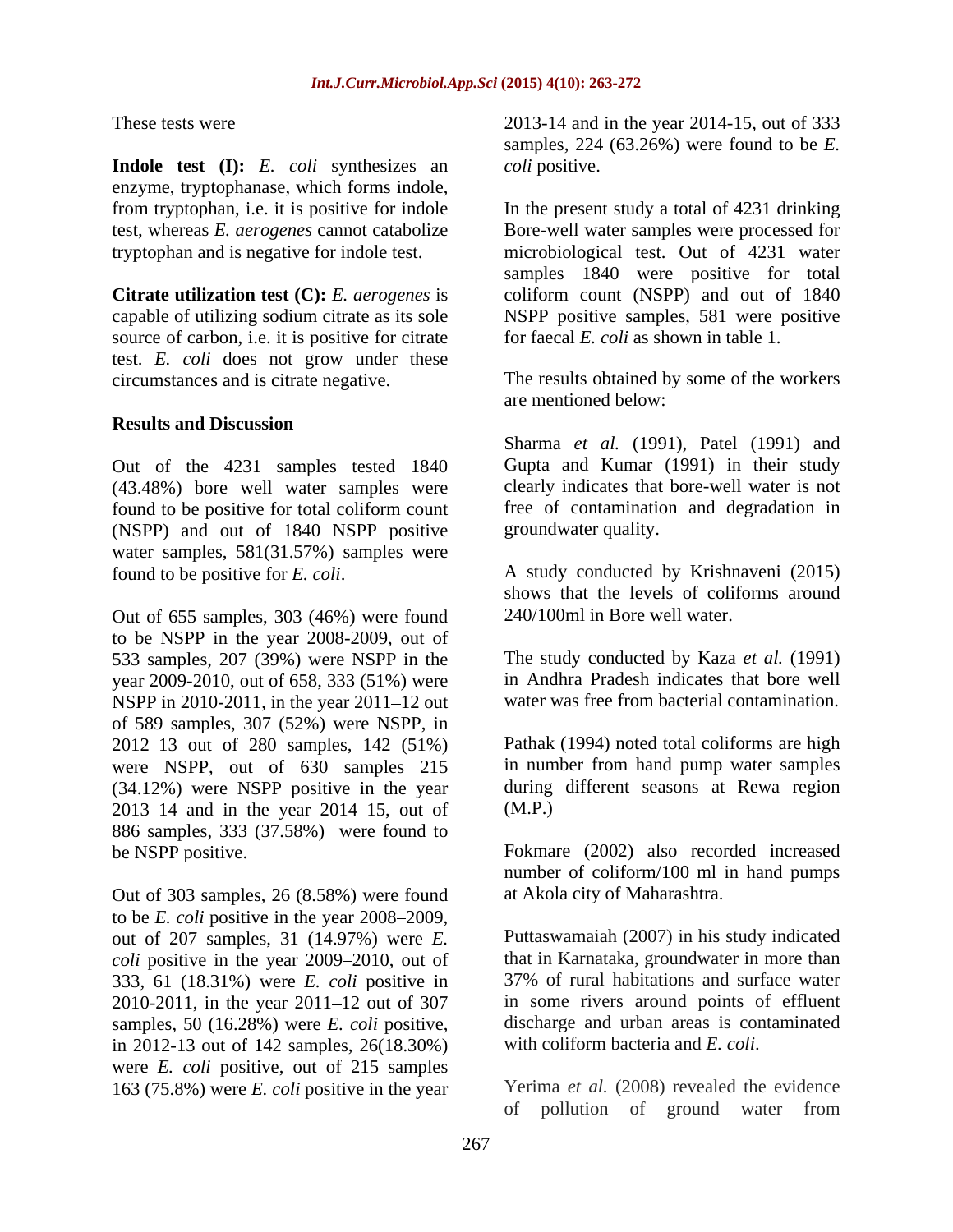microorganisms, a high level *E. coli* found percentage of fecal *E. coli* was 8.58%, in the in bore well drinking water in their study. In year 2009–10 is 14.97%, in 2010–11 is our study there are an increased number of 18.31%, in 2011–12 is 16.28%, in 2012–13 water samples which is positive for total is 18.30%, and in 2013–14 is 75.8% and in coliform count and more importantly there is  $2014-15$  is 63.26% as shown in table 2 & 3 coliform count and more importantly there is an increased contamination of Bore well water by fecal *E. coli*. In the year 2008–09

is 18.30%, and in 2013–14 is 75.8% and in 2014–15 is 63.26% as shown in table 2 & 3 and graph  $1 < 2$ .

| <b>Table.1</b> Year-wise comparison of number of total coliform count (NSPP) and E. coli isolated in |  |
|------------------------------------------------------------------------------------------------------|--|
| the bore well water from the year $2008-09$ to $2014-15$                                             |  |

|              | <b>Samples</b> | Not potable | <i>coli</i><br>Ľ.  |
|--------------|----------------|-------------|--------------------|
| Year         | analyzed       | (NSPP)      | present            |
| 2008-09      | 655            | 303         | ∠∪                 |
| 2009-10      | 533            | 207         |                    |
| 2010-11      | 658            | 333         | U J                |
| 2011-12      | 589            | 307         | 50<br>JU           |
| 2012-13      | 280            | 142         | ∠∪                 |
| 2013-14      | 630            | 215<br>ں رے | 163                |
| 2014-15      | 886            | 222<br>333  | $\mathbf{a}$<br>44 |
| <b>Total</b> | 4231           | 1840        | 581                |

**NSPP**-> not suitable for potable purpose.

**Table.2** Year-wise comparison of number of total coliform count (NSPP) and its percentage in the bore well water from the year  $2008 - 09$  to  $2014 - 15$ 

| Year        |          | Number of Samples Number of Non potable $\sqrt{\frac{9}{6}}$ of non- |               |
|-------------|----------|----------------------------------------------------------------------|---------------|
|             | analyzeo | vater (NSPP)                                                         | potable water |
| 2008-09     |          |                                                                      |               |
| 2009-10     |          |                                                                      |               |
| 2010-11     |          |                                                                      |               |
| 2011-12     |          |                                                                      |               |
| 2012-13     |          |                                                                      |               |
| 2013-14     |          |                                                                      |               |
| $2014 - 15$ | - 886    |                                                                      |               |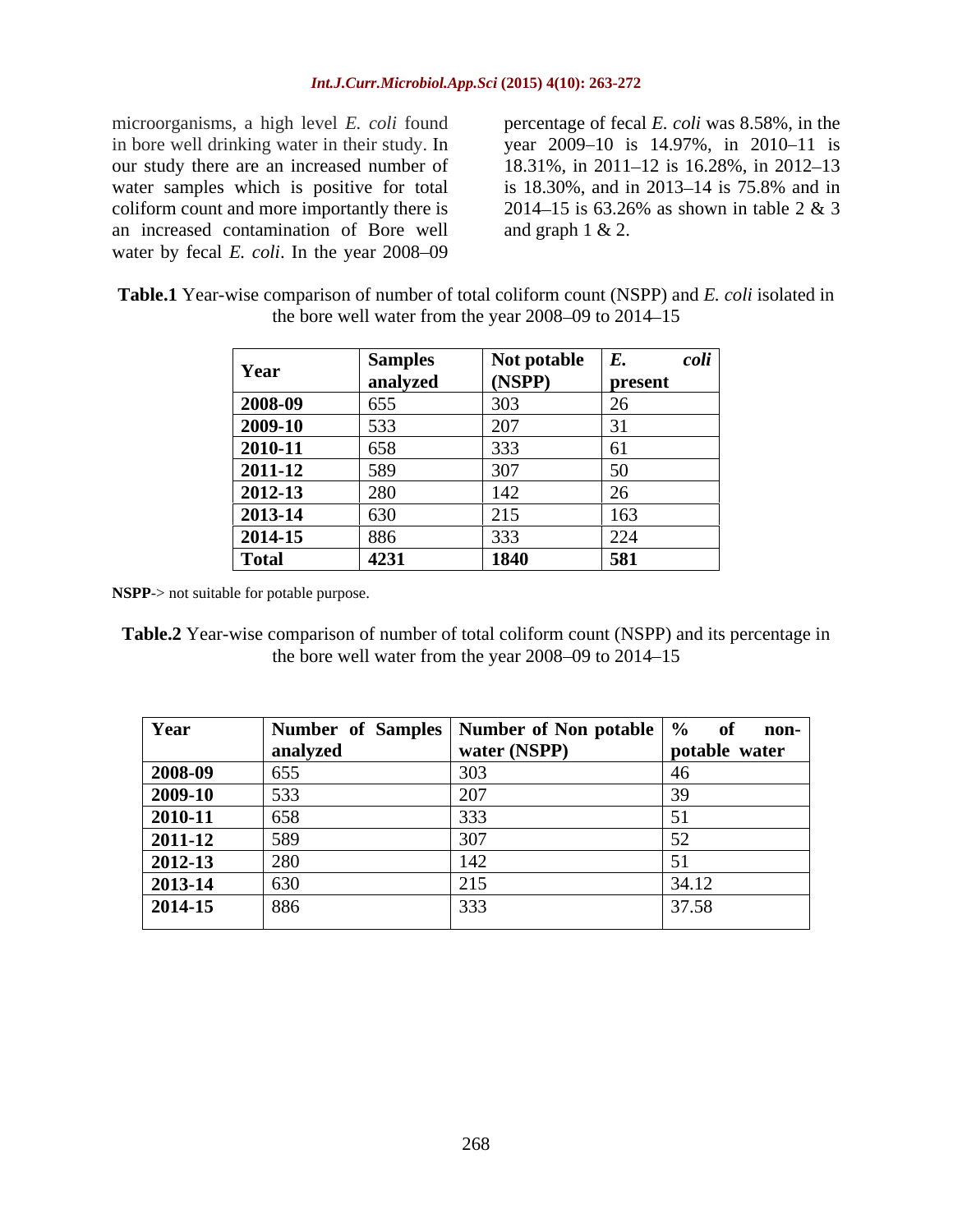### *Int.J.Curr.Microbiol.App.Sci* **(2015) 4(10): 263-272**

| Year                                                                                                                                                                  | Number of NSPP $E$ . coli $\%$ |         |         |
|-----------------------------------------------------------------------------------------------------------------------------------------------------------------------|--------------------------------|---------|---------|
|                                                                                                                                                                       |                                | present |         |
| $\begin{array}{ l } \hline 2008-09 \\ \hline 2009-10 \\ \hline 2010-11 \\ \hline 2011-12 \\ \hline 2012-13 \\ \hline 2013-14 \\ \hline 2014-15 \\ \hline \end{array}$ |                                |         |         |
|                                                                                                                                                                       | 207                            |         | 14.97   |
|                                                                                                                                                                       |                                |         |         |
|                                                                                                                                                                       | 307                            |         |         |
|                                                                                                                                                                       |                                |         | I X 30- |
|                                                                                                                                                                       | $\sqrt{15}$                    | $\sim$  |         |
|                                                                                                                                                                       |                                |         | 63.26   |

**Table.3** Year-wise comparison of total number of *E. coli* isolated and its percentage in the bore well water from the year  $2008 - 09$  to  $2014 - 15$ 

**Graph.1** Year-wise comparison of number of total coliform count (NSPP) and its percentage in the bore well water from the year  $2008 - 09$  to  $2014 - 15$ 



**Graph.2** Year-wise comparison of total number of *E. coli* isolated and its percentage in the bore well water from the year  $2008 - 09$  to  $2014 - 15$ 

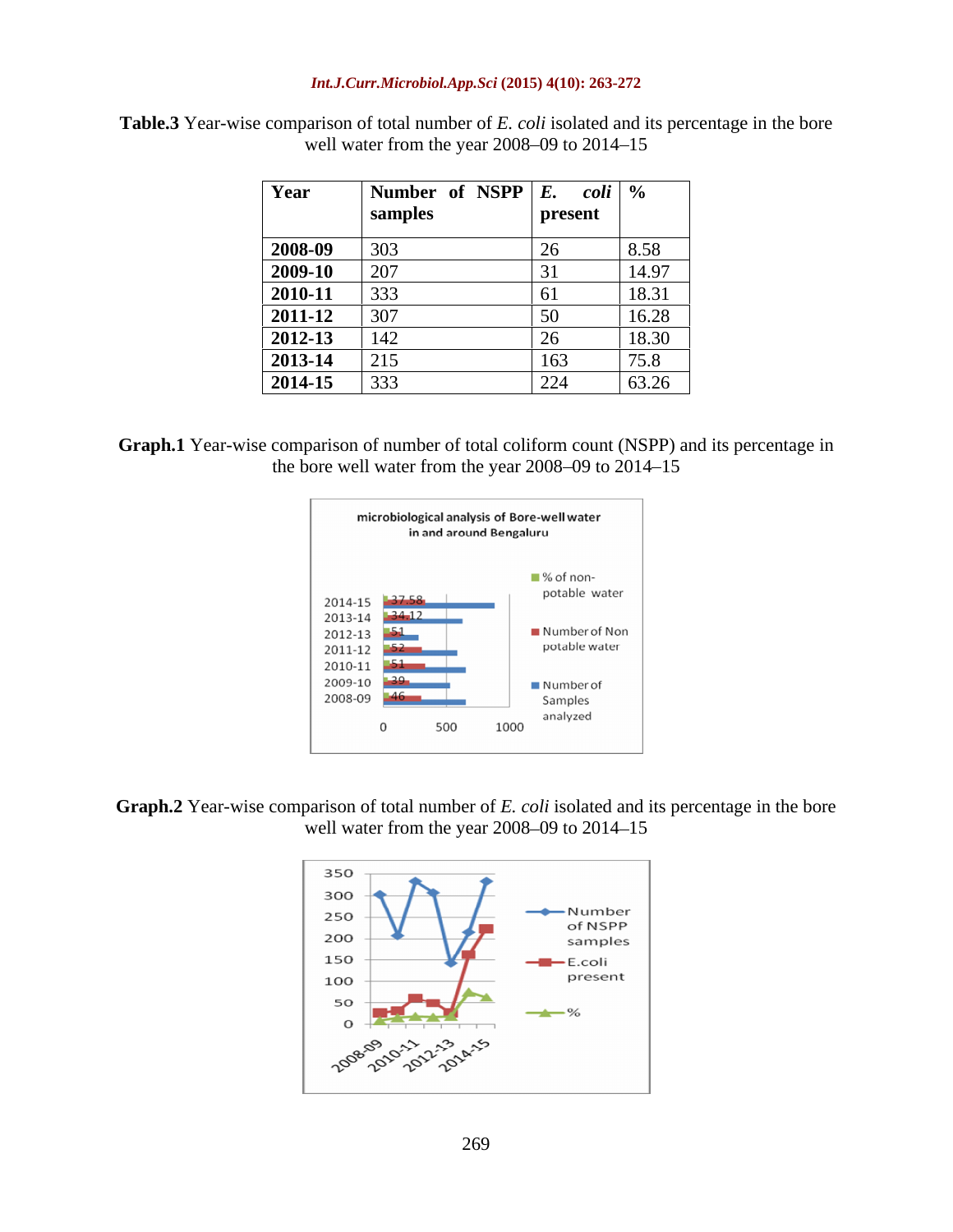There is steady and also abrupt increase in fecal *E. coli* contamination of bore well water. This increase may be due to increased **Exercity** Heterotrophic plate counts and urbanization of Bengaluru and also rapid urbanization of Bengaluru rural areas without proper sanitation and improper outlined quality and human health. IWA maintenance of surroundings of the bore

Management of microbial drinking water safety requires a system wide assessment to Ph.D. Thesis, Amravati, determine potential hazards that can affect the system; identification of the control George, I., Servais, P. 2002. Sources et measures needed to reduce or eliminate the hazards. Most causes of water contamination are due to poor sanitation, improper disposal of wastes, inefficient chlorination and no piping system. des coliformes dand le bassin de la

Easy method to overcome this problem is by Grabow, W.O.K. 1996. Waterborne pumping water into sumps; after diseases: update on water quality chlorination of water, it can be used for drinking purpose. 22: 193–202.

In conclusion, Microbiological control of Bacteriological quality of Aligarh drinking water should be the norm waters. J. Ecobiol., 3(2): 152–156. everywhere. Routine basic microbiological analysis of drinking water should be carried out by assaying the presence of *Escherichia coli* by the culture methods. To prevent contamination of bore wells, construct a cement platform around the hand pump and also construct a cement wall around the metal pump placed in the dug ground for at (in Persian). least 2 to 3 meters. Safe drinking water for Kaza, S.R., Prasad, W.D.N., Someswara, all is one of the major challenges of the 21st

American Public Health Association water, 19th edn, Washington, DC, Sci. Arch., 1(1): 78-83. USA.

- Bartram, J., Cotruvo, J., Exner, M., Fricker, C., Glas-macher, A. 2003. Heterotrophic plate counts and drinking water safety: the significance of HPCs for water quality and human health. IWA Publishing, London.
- wells. The settlem are settlem as the settlem and settlem and settlem and settlem and settlem and settlem and settlem and settlem and settlem and settlem and settlem and settlem and settlem and settlem and settlem and sett Fokmare, A.K. 2002. Studies on physiological responses of microorganisms to water pollutants. Ph.D. Thesis, Amravati, Maharashtra, India.
	- dynamique des coliformes dans le basin de la Sein; Rapport de Synthèse; Programme PIREN-Seine 1998 2001, Sources et dynamique Seine, C. N. R. S., Paris, France..
	- Grabow, W.O.K. 1996. Waterborne assessment and control. *Water SA,* 22: 193–202.
	- Gupta, B.B., Kumar, S. 1991. Bacteriological quality of Aligarh waters. *J. Ecobiol.*, 3(2): 152-156.
	- of Standards and Industrial Research of Iran, 1997. Microbial properties of drinking water, 4th edn., [www.isiri.org](http://www.isiri.org). (in Persian).
	- IRSIR, 1992. Standards of drinking water quality: president deputy strategic planning and control. [www.isiri.org](http://www.isiri.org). (in Persian).
- century. M., Rambabu, C. 1991. Monitoring **Reference** Res., 10(3): 165–171. Rao, B., Mohana Rao, M., Kiska, the ground waters of Musunur Mandal, Krishna dist, AP. *Pollut. Res.,* 10(3): 165–171.
	- (APHA), 1995. Standard method for sources in Sundaraperumal koil, a examination of water and waste **in Village** in Thanjavur District. Life Krishnaveni, R. 2015. Assessment of drinking water quality from various *Sci. Arch.,* 1(1): 78–83.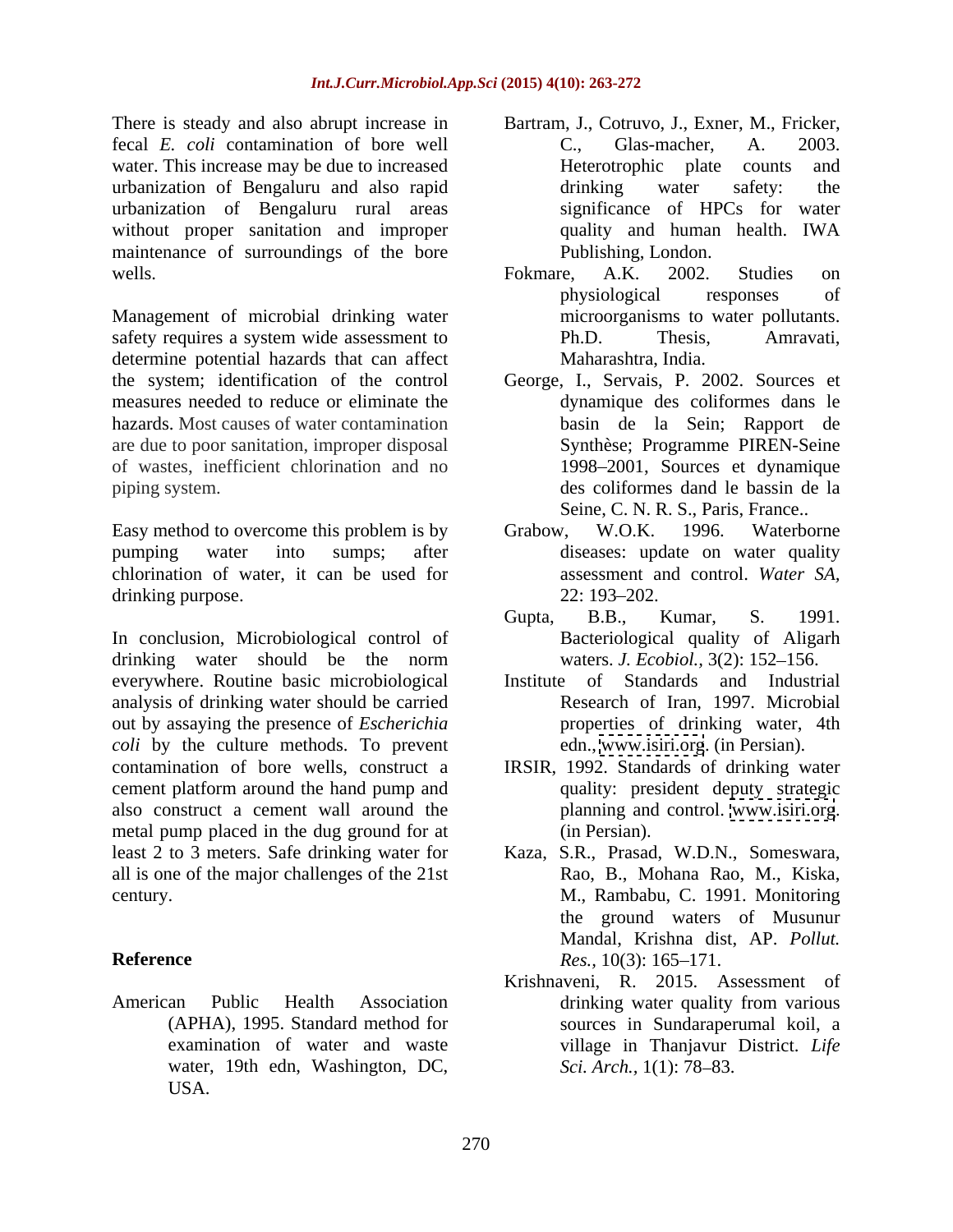- Mahvi, A.H. 1996. Health and aesthetic aspects of water quality. Bal Gostar
- Medema, G.J., Payment, P., Dufour, A.,
- National Institute of Urban Affairs, 2005. Government of India, New Delhi.
- drinking water, Hayyan Publication,
- Pahuja, S. 2010. Deep wells and prudence: Bank, Washington, DC.
- towards pragmatic action for
- pollution in and around Ujjain city. *Indian J. Environ. Prot.,* 11(11):
- Pathak, D.K. 1994. Studies on drinking

Publication, Tehran (in Persian). Rewa region. Ph.D. Thesis, A.P.S. ground water with special reference to its microbiological aspects in University, Rewa (M.P), India.

- Robertson, W., Waite, M., Hunter, Pathak, D.K. 1994. Studies on drinking P., Kirby, R., Anderson, Y. 2003. water quality and contamination of Safe drinking water: an ongoing exercise and ground water with special reference challenge. In: Assessing microbial to its microbiological aspects in safety of drinking water. Improving Rewa region. Ph.D. Thesis, A.P.S. approaches and method; WHO  $\&$  University, Rewa (M.P), India. University, Rewa (M.P), India.
- OECD, IWA Publishing, London, Payment, P., Wait, M., Dufour, A. 2004. UK. Pp. 11–45. The same of the state of the state of the state of the state of the state of the state of the state of the state of the state of the state of the state of the state of the state of the state of the state of Status of water supply, sanitation and In assessing microbial safety of solid waste management in urban b drinking water, improving areas. Central Public Health and Environmental Engineering Publishing, London. assessment of drinking water quality: drinking water, improving approaches and methods. IWA Publishing, London.
- Organization and Ministry of Urban Puttaswamaiah, S. 2007. Drinking water Development Report. National supply: Environmental problems, Institute of Urban Affairs, causes, impacts and remedies – experiences from Karnataka.
- Norisepehr, M. 1994. Guidelines for Salvato, J., Nemerow, N.L., Agardy, F.J. Tehran (in Persian). sanitation, 5th edn. John Wiley and 2003. Environmental engineering Sons, Washington, DC.
	- towards pragmatic action for Sharma, B.K., Sharma, L.L., Durve, V.S. addressing groundwater 1991. Potability of bore-well water overexploitation in India. The in Udaipur city (Rajasthan). *J.*  International Bank for *Hydrobiol.*, 7(1): 17–24. *Hydrobiol.,* 7(1): 17–24.
- Reconstruction and Development. UN General Assembly United Nations The World Bank Report. The World Pahuja, S. 2010. Deep wells and prudence: millennium/declaration/ares552e.htm Millennium Declaration, 2000. <http://www.un.org/> millennium/declaration/ares552e.htm
	- addressing eroundwater WHO (World Health Organization). overexploitation in India. The World Bank, Washington, DC. The quality, incorporating 1st and 2nd International Bank for Addenda, Vol. 1, Recommendations, International Bank for Addenda, Vol. 1, Recommendations,<br>Reconstruction and Development. 3rd edn. WHO, Geneva, Switzerland. . A construction of the construction of the construction of the construction of the construction of the construction of the construction of the construction of the construction of the construction of the construction of th WHO (World Health Organization). Guidelines for drinking-water
- The World Bank Report. WHO. Guidelines for drinking-water Patel, S.K. 1991. Study of groundwater quality, 2nd edn., Vol. 1: WHO. Guidelines for drinking-water quality, 2nd edn., Vol. 1: Recommendations. World Health Organization, Geneva.
	- 822 825. Wilkes, G., Edge, T., Gannon, V., Jokinen, water quality and contamination of Neumann, N., Ruecker, N., Topp, E.,C., Lyautey, E., Medeiros, D.,